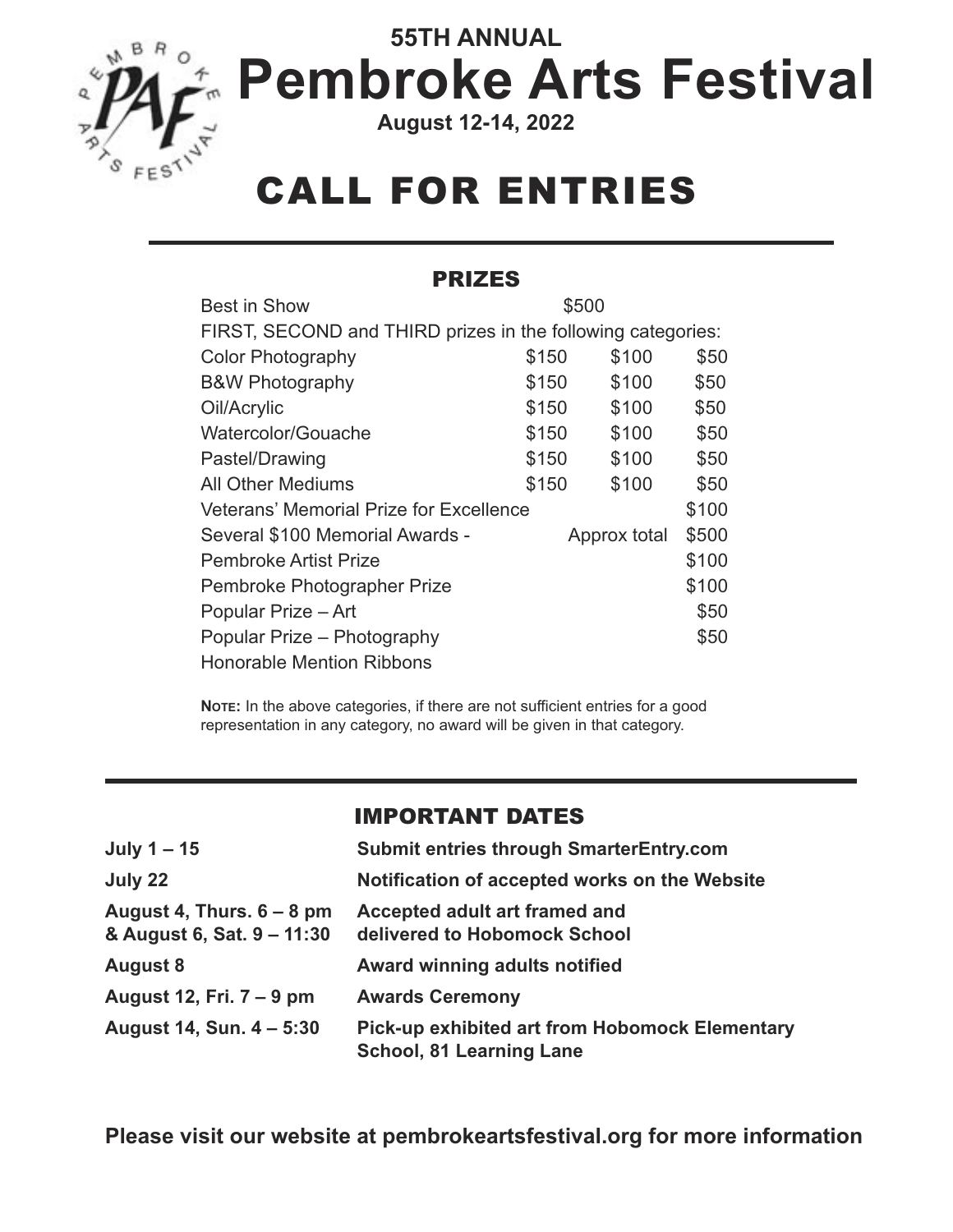## **ART WILL HANG AT THE HOBOMOCK ELEMENTARY SCHOOL**

### **We are excited to have the Pembroke Arts Festival at the Hobomock Elementary School, 81 Learning Lane in Pembroke!**

It won't be necessary to frame your artwork in order to enter the show. However, if your work is selected it must be appropriately framed. **Art must be delivered in person.**

## **ENTRIES**

- All entries must be the original concept of the artist, not copied from any published material or done under the instruction of a teacher, and must not have been previously exhibited in the Pembroke Arts Festival. Work deemed inappropriate by the committee will not be accepted.
- Art must be created within the past 4 years.
- There is a \$12 non-refundable fee per entry and there is no limit on the number of entries.
- **No sawtooth hangers.**
- Flat work must be FRAMED, WITH WIRE ON BACK (1/3 down from top), ready for hanging.
- Outside dimensions not larger than **45"x45"**.
- Sculpture and 3-D entries must be accompanied by their own pedestal. Fiber Arts entries must be ready to hang or otherwise display.
- There will be a 30% commission on all sales made at the Festival. Sales must be completed through a PAF committee member.
- The juried show is held safely indoors. All possible care will be taken and security is provided. Pembroke Arts Festival is not responsible for loss or damage during transit or at the exhibition: artists should carry their own insurance.

## **ONLINE ENTRY ONLY!**

### **ENTER JULY 1 – 15 THROUGH SMARTERENTRY.COM**

**Digital Image Format:** All entries must be digital and submitted online to *www.smarterentry.com*. Information concerning the size and format of your image as well as the naming of your file can be found on the smarterentry website.

#### **THANK YOU FOR ENTERING THE 55TH ANNUAL PEMBROKE ARTS FESTIVAL**

**Please visit our website at pembrokeartsfestival.org for more information**